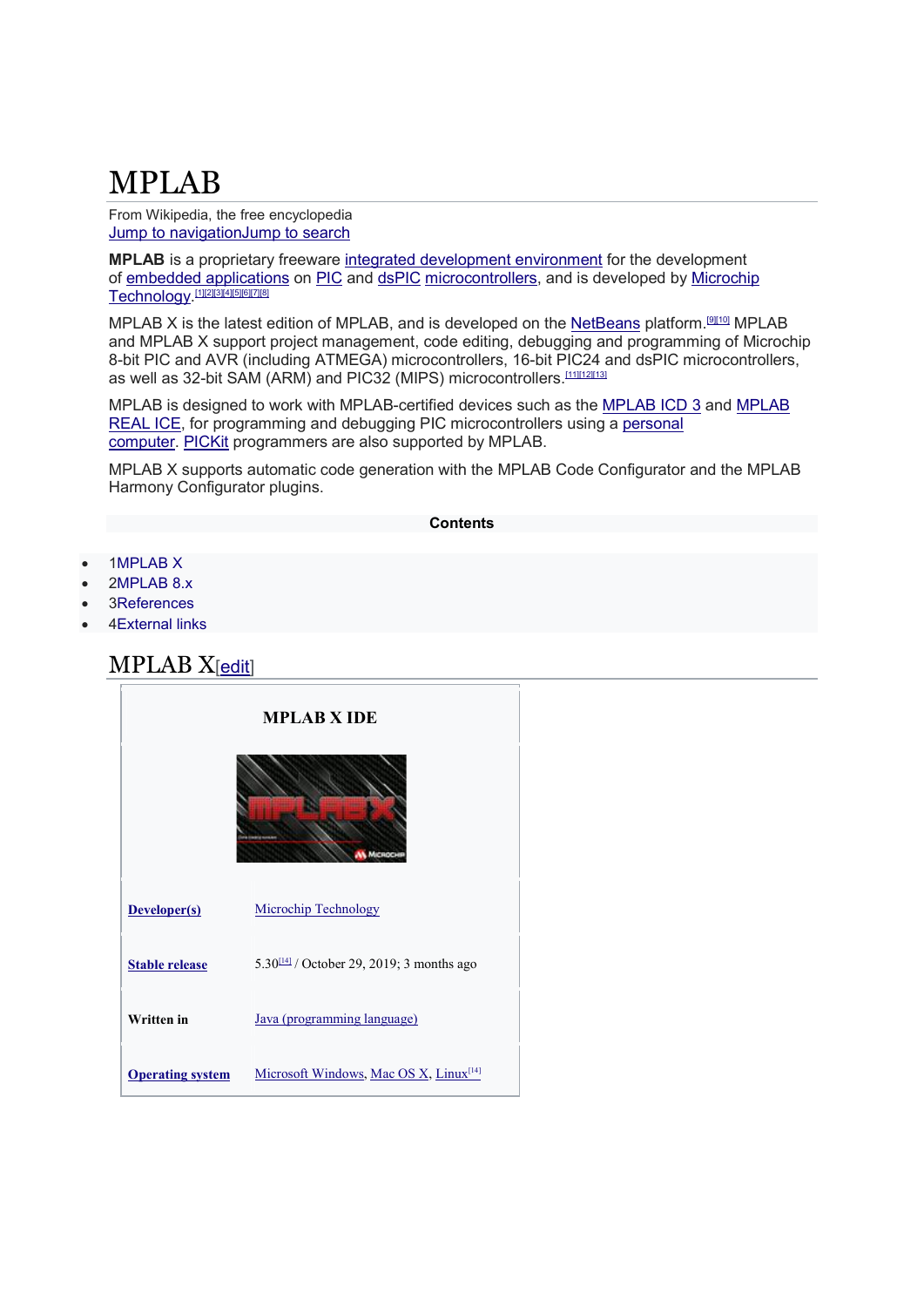| <b>License</b> | <b>Proprietary EULA</b> |
|----------------|-------------------------|
| Website        | MPLAB X Homepage        |

MPLAB X is the latest version of the MPLAB IDE built by Microchip Technology, and is based on the open-source NetBeans platform. MPLAB X supports editing, debugging and programming of Microchip 8-bit, 16-bit and 32-bit PIC microcontrollers.

MPLAB X is the first version of the IDE to include cross-platform support for Mac OS X and Linux operating systems, in addition to Microsoft Windows.

MPLAB X supports the following compilers:

- MPLAB XC8 C compiler for 8-bit PIC and AVR devices<sup>[11][15]</sup>
- MPLAB  $XC16$  C compiler for 16-bit PIC devices<sup>[15]</sup>
- MPLAB XC32 C/C++ compiler for 32-bit MIPS-based PIC32 and ARM-based SAM devices<sup>[11][15]</sup>
- $\bullet$  HI-TECH C  $\leftarrow$  C compiler for 8-bit PIC devices (discontinued)<sup>[16]</sup>
- $\bullet$  SDCC open-source C compiler<sup>[17]</sup>

## MPLAB 8.x[edit]

| <b>MPLAB IDE</b>        |                                                   |
|-------------------------|---------------------------------------------------|
|                         |                                                   |
| Developer(s)            | <b>Microchip Technology</b>                       |
| <b>Stable release</b>   | 8.92 <sup>[18]</sup> / July 23, 2013; 6 years ago |
| <b>Written</b> in       | $C++$                                             |
| <b>Operating system</b> | <b>Microsoft Windows</b>                          |
| <b>License</b>          | <b>Proprietary EULA</b>                           |